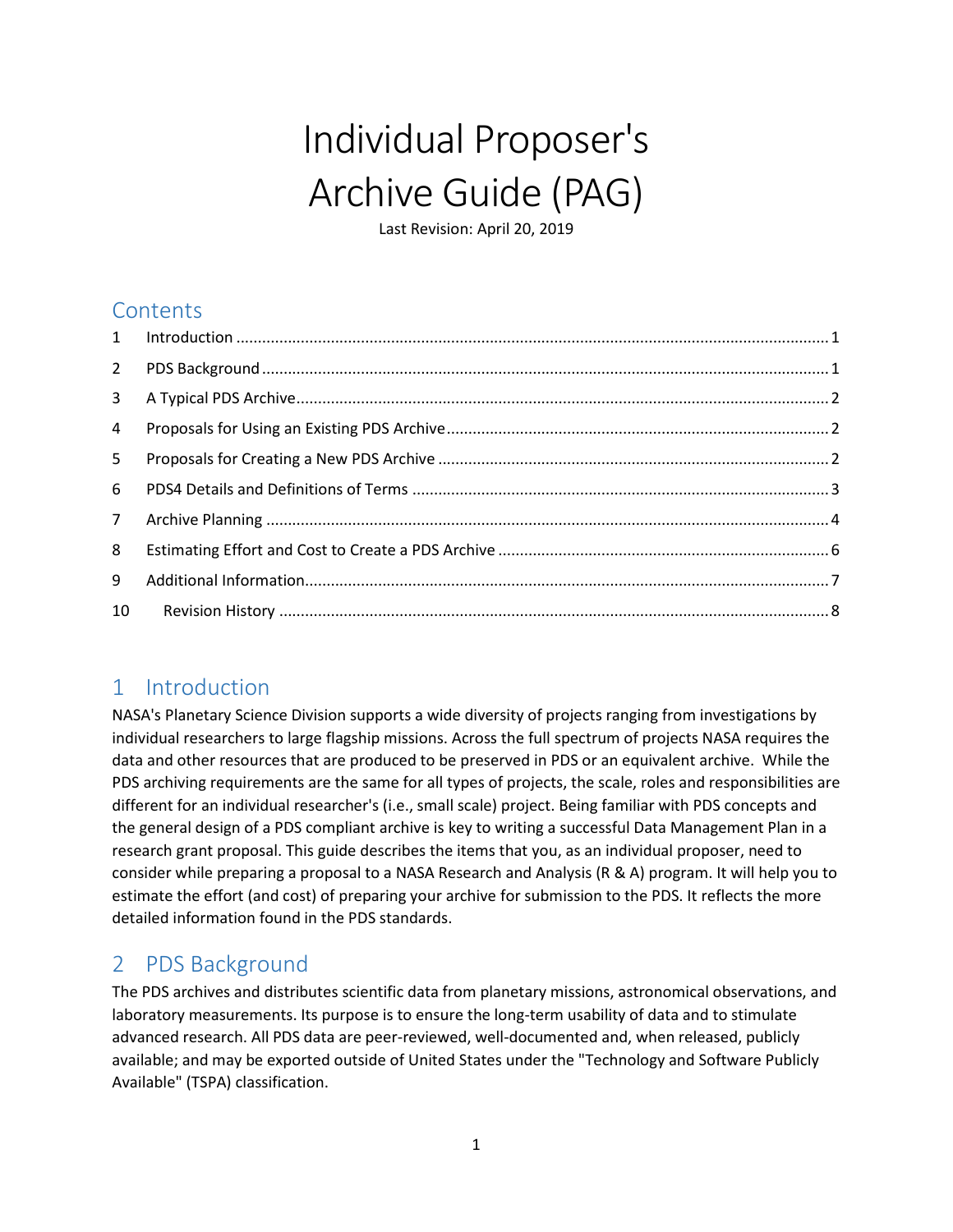The PDS is a federation of teams with expertise in different science discipline. Each team is called a "Node". Within the PDS, there are nodes focusing on the scientific disciplines of Atmospheres, Geosciences, Cartography and Imaging Sciences, Planetary Plasma Interactions, Ring-Moon Systems, and Small Bodies. Additionally, there are two support nodes of the PDS: the Engineering Node and the Navigation and Ancillary Information Facility. For a current list of contacts for each node see

[https://pds.nasa.gov/contact/contact.shtml.](https://pds.nasa.gov/contact/contact.shtml)

## <span id="page-1-0"></span>3 A Typical PDS Archive

When data are placed (or archived) in PDS they must have sufficient documentation to enable others to read and use the data. Part of that documentation includes a description of which instrument was used to make the observation, what platform was the host of the instrument and which objects were observed. Collectively these provide the "context" of the observation. Each context is described with PDS-defined metadata. Additional documentation may include papers or other documents that describe the instrument, calibration steps or processing that was performed. For the data, the structure and format must be described in sufficient detail to enable others to read the data. This also is described with PDS-defined metadata. Requiring software (proprietary or public) to read the data is **not** allowed in a PDS archive. There is only one exception to this rule and that is SPICE kernels which are part of the Navigation and Ancillary Information Facility (NAIF) system. The context, documentation and data (observational and calibration) are logically grouped and those groupings are placed in PDS and maintained as part of the archive. To ensure a quality archive each grouping is reviewed prior to its public release.

## <span id="page-1-1"></span>4 Proposals for Using an Existing PDS Archive

Research opportunities typically require that data used in proposed research are available in PDS or equivalent public archive at least 30 days prior to proposal submission date. In the PDS archive, data that are considered archived and publically released have a "Certified" status. The listings of data available from a PDS Node will typically show whether a collection of data is certified. If it's not clear, contact the appropriate Node and they can help you determine the status of the data you are interested in using.

In mid-2013 the PDS released version 4 of archiving standards (commonly referred to as "PDS4"). Most of the existing archives comply with version 3 of the standards (commonly referred to as "PDS3"). New projects must create archives that comply with PDS4, but when using existing PDS archive it may comply with either PDS3 or PDS4. In PDS, each collection of data is assigned a unique identifier. In PDS3 a collection is called a "data set" and each data set has unique Data Set ID. In PDS4, a collection is called a "collection" and it has a unique Logical Identifier (LID) and version identifier (VID). These two identifiers can be combined to form a LIDVID, which references a specific version of a collection. Additionally, in PDS4 every archived item has a unique identifier, including bundles and products.

## <span id="page-1-2"></span>5 Proposals for Creating a New PDS Archive

For proposals responding to NASA's ROSES that will generate data that will be archived with PDS must be archived in compliance with the PDS4 standards. In a ROSES proposal the proposer must demonstrate an understanding of the work involved in preparing data for the PDS. The main focus of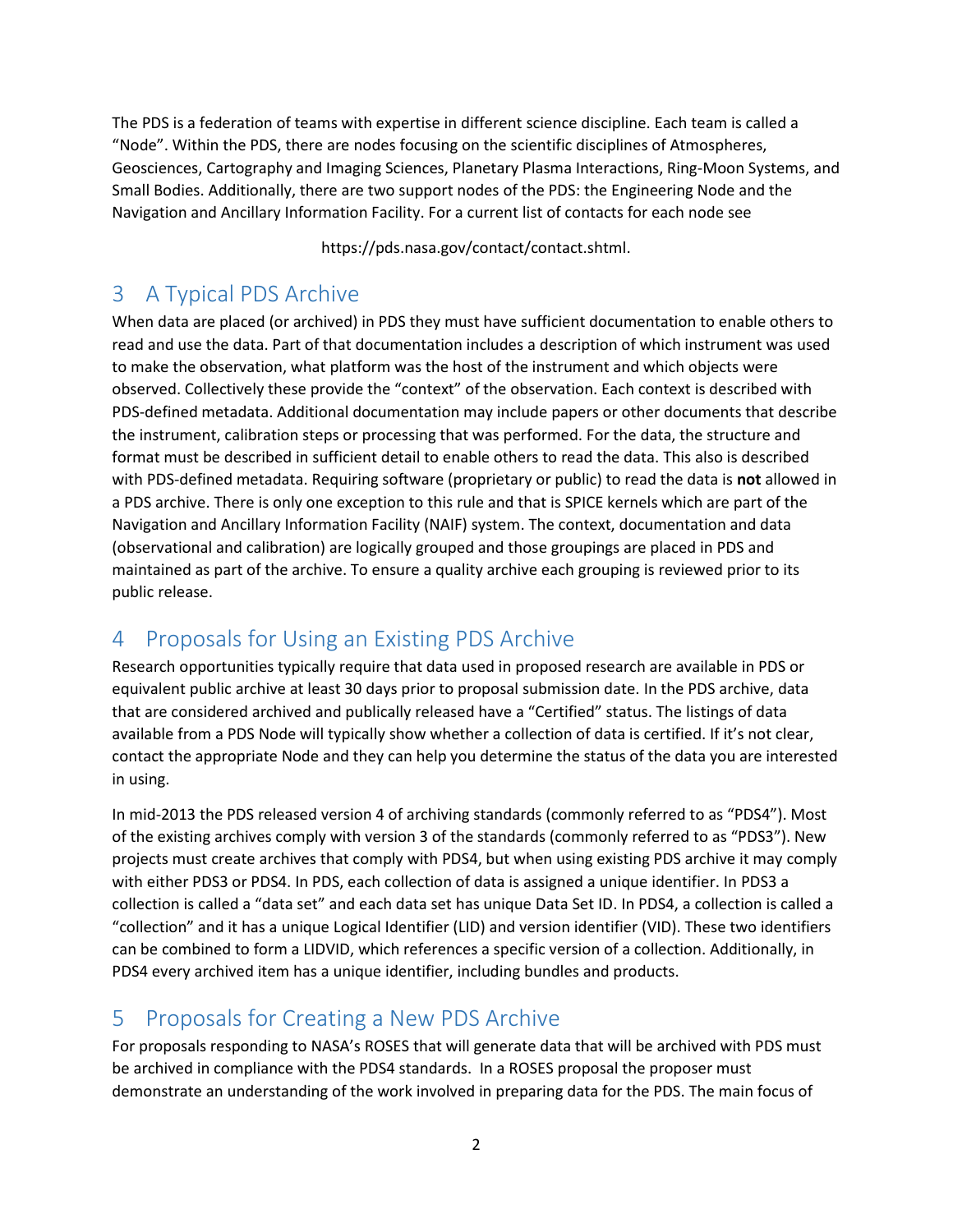this guide is to provide sufficient details of the PDS4 standards to enable you to write the appropriate data management sections in a proposal. When you have determined what items you will be archiving in the PDS you should communicate with the appropriate PDS Discipline Node (see <https://pds.nasa.gov/contact/contact.shtml> for contact information). Choose the Discipline Node which is most closely associated with the type of data you plan to archive. Be prepared to discuss in general terms the focus of your research and the types and quantity of data you expect to generate. The Node can then advise you if they are the appropriate contact point and the place to deliver your data. The Node can provide you with a letter of support indicating that you discussed the type of archive and what is involved in archiving data with the PDS. Even if a letter of support is not required by the program element, it is good practice to include one as it can strengthen your proposal.

## <span id="page-2-0"></span>6 PDS4 Details and Definitions of Terms

PDS4 is the current PDS archive implementation, and it is an integrated system designed to improve access to data across multiple storage locations. Each item stored in a PDS archive is called a product and consists of metadata stored in a label file and (in most cases) the data or document being archived. Every product is assigned a unique identifier.

PDS4 uses the Extensible Markup Language (XML) to create product labels. Products are organized into Collections, and Collections are organized into Bundles. While designing a PDS4 compliant archive keep in the mind the following general principles.

#### **Everything is a Product, and Products belong to Collections.**

Products are not limited to data; documents, context files, XML schema, and even delivery websites are considered products and will have labels and unique identifiers.

#### **Collections are groups of similar products.**

Some examples are:

- Document Collection Contains all documentation necessary for understanding and using the data
- Data Collection(s) Contains all of the data, logically grouped, and could consist of multiple directories
- Calibration Collection Could contain calibration data separate from the data collection(s) and/or more detailed information about complex calibration efforts

#### **Bundles consist of related collections.**

For example, a bundle may include:

- all collections (data, document, calibration) for a particular instrument, or
- data collections from a single lab or lab project, or
- all collections from a single field campaign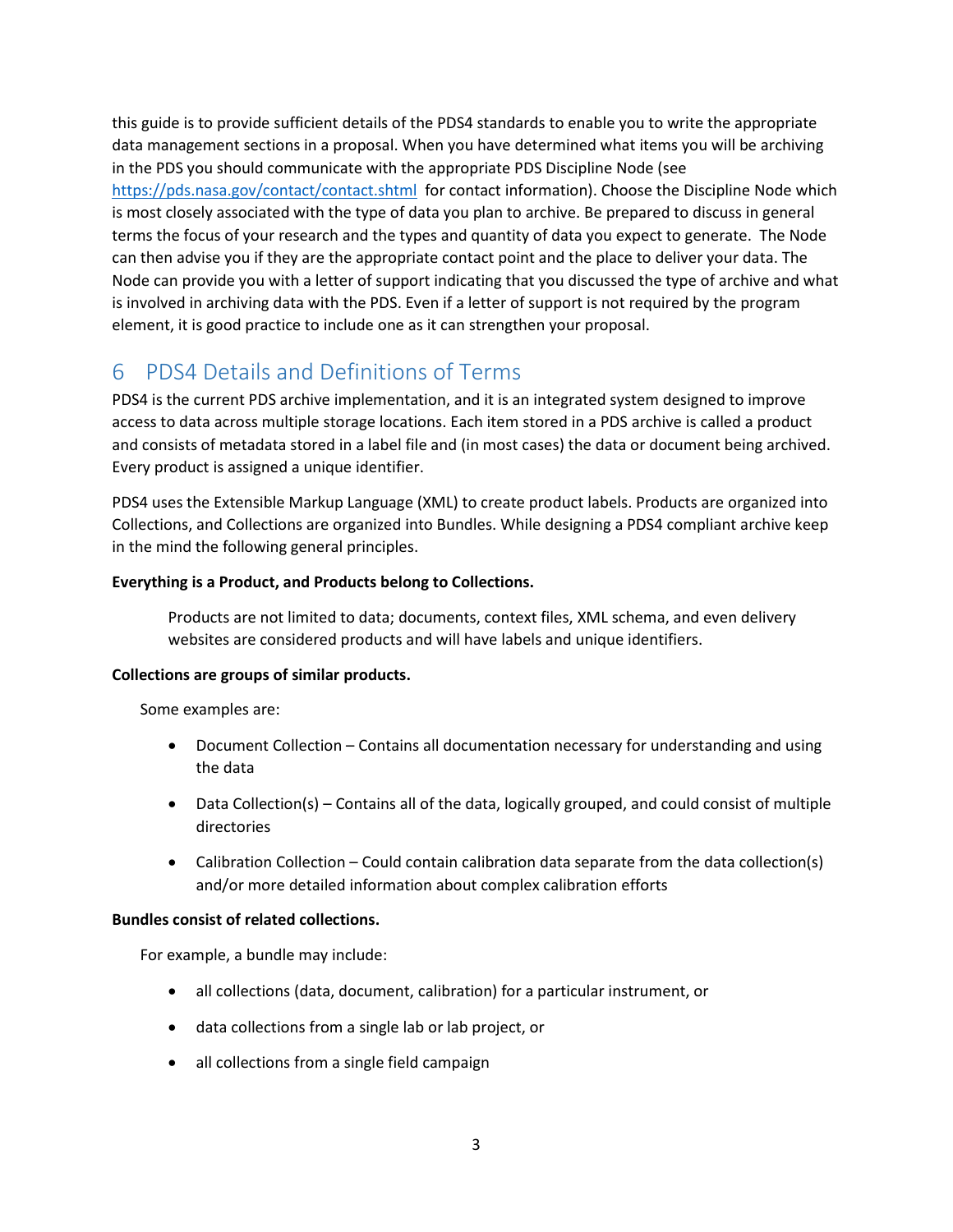The relationship of products, collections and bundles is shown in Figure 1 and in more detail at http://pds-atmospheres.nmsu.edu/bundle\_diagram.html



Figure 1: Relationship of product, collection and bundle in a PDS4 archive.

You can find examples of PDS4-compliant products, collections and bundles on the PDS Home page under PDS4, Information for Providers (see https://pds.nasa.gov/datastandards/documents/). If you don't find an example that you think is relevant to your proposed archive, ask any PDS Node for help. For a current list of contacts se[e https://pds.nasa.gov/contact/contact.shtml.](https://pds.nasa.gov/contact/contact.shtml)

The PDS recognizes that it takes some effort to learn how to produce XML labels and conform to PDS4 standards, and we will help you with this. Please feel free to communicate with us as often as needed to ensure that you approach this in an efficient manner. We can assist in developing templates for labels, help you organize the collection and bundle structure and identify the components for your particular data set.

## <span id="page-3-0"></span>7 Archive Planning

Proposals to NASA ROSES programs are required to include a Data Management Plan (DMP). Some program elements may have specific requirements for the contents of the DMP, but in general the DMP must contain the following elements, as appropriate to the project, in adequate detail for review:

- A description of data types, volume, formats, and (where relevant) standards;
- A description of the schedule for data archiving and sharing;
- A description of the intended repositories for archived data, including mechanisms for public access and distribution;
- A discussion of how the plan enables long-term preservation of data;
- A discussion of roles and responsibilities of team members in accomplishing the DMP.

The above requirements apply to all ROSES proposals whether or not the proposer intends to archive data in the PDS.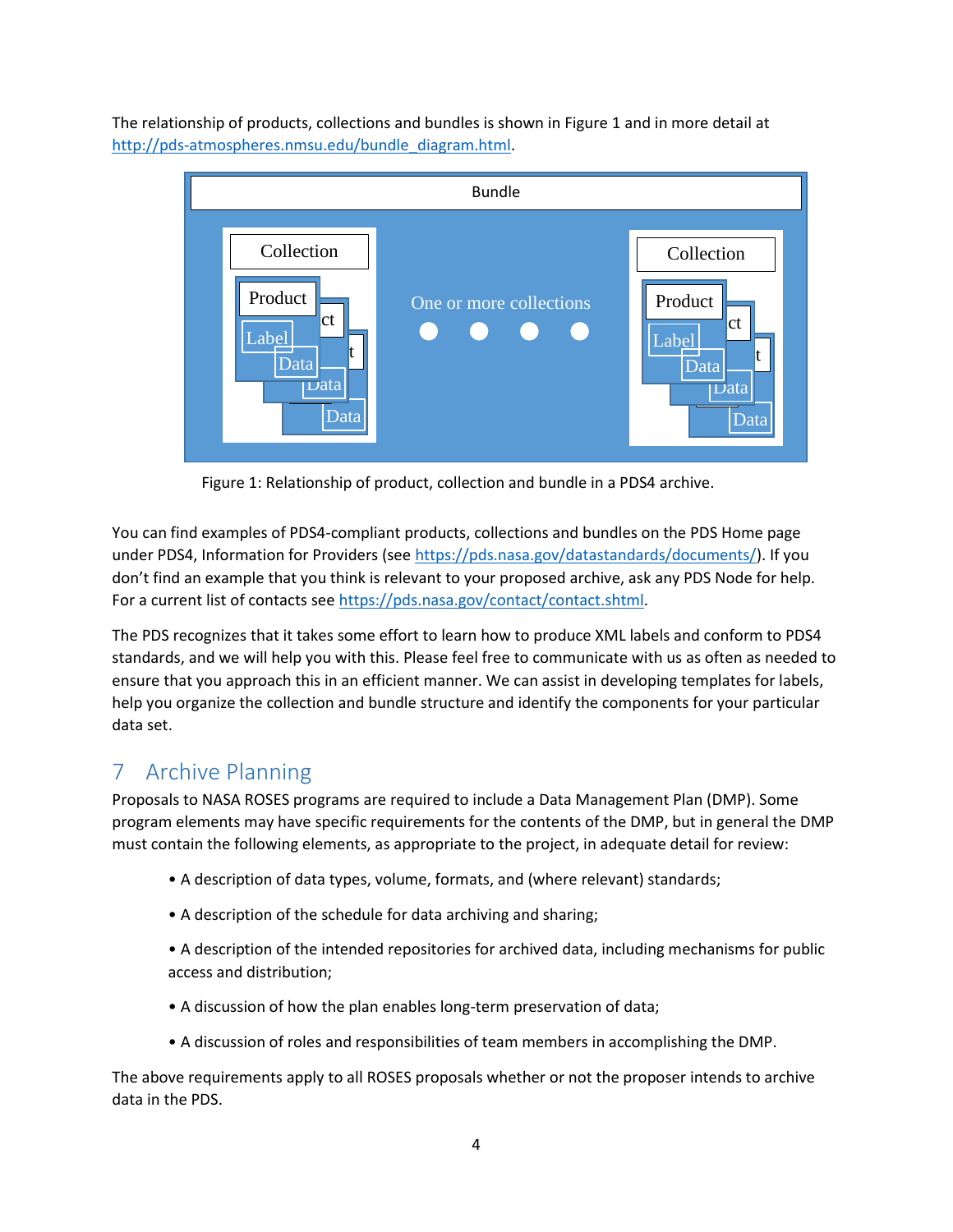For those proposals that do include the creation of a PDS archive, the PDS has the following specific recommendations for proposers, including information to include in your DMP.

The PDS archiving process consists of multiple steps, beginning with designing the collections and bundles and continuing with the creation of context products (if appropriate products do not exist), labeling of products, delivery of the products to PDS, a peer review, and resolution of any liens resulting from the review. A data provider is required to see the process through to the end, including allotting enough time for iterative work on the label creation process and enough time for the peer review and lien resolution at the end of the grant period.

In the DMP or elsewhere in your proposal, you should discuss the following things related to creating a PDS archive.

- Mention the Node in PDS you plan to work with and describe how you will interface with the Node. Include a letter from the PDS Node stating that you have discussed your proposed data products and that the Node will work with you to archive them. Even though such a letter may not be a NASA requirement, it can strengthen your proposal.
- Describe a schedule for development, testing, validation and delivery of your products, and be sure to include time required for participating in all steps. (see "Cost" section)
- Characterize the full scope and complexity of the archive, including all versions of products (i.e., whether you intend to include interim products, multiple mission phases, etc.) to be delivered. Include total size estimates for all archive components, including images, documents, labels, etc.
- Summarize the products you intend to archive, including the data products, documentation, and ancillary information (e.g., information on how the data were obtained, processed, calibrated-- include anything that a user would need to know to use your data as a scientific product).
- Outline the design and directory layout of your archive, including the bundle(s) and collection(s) as well as any needed ancillary products (i.e. browse images, SPICE kernels).

And if processing the data are part of the archiving process,

- Describe the processing that is necessary to update, revise, reformat or otherwise restore the products you will archive.
- Explain whether the processing is complicated or simple, and discuss how long it will take you to develop procedures and/or scripts to do the processing. (If procedures and scripts already exist, be sure to mention that.)
- Describe the computing resources necessary to do the proposed work, including data storage space, processing capacity and speed, etc. and explain whether you have them or have a plan to get them.

In the final phase of delivering an archive, PDS will coordinate a peer review of the data. A peer review is very helpful in creating a quality archive. Reviewers will often take a closer look at the prepared data than a data providers has the time or resources to do. Because of this, peer reviews almost always result in liens. You need to ensure you allow sufficient time post peer review to resolve the liens in order to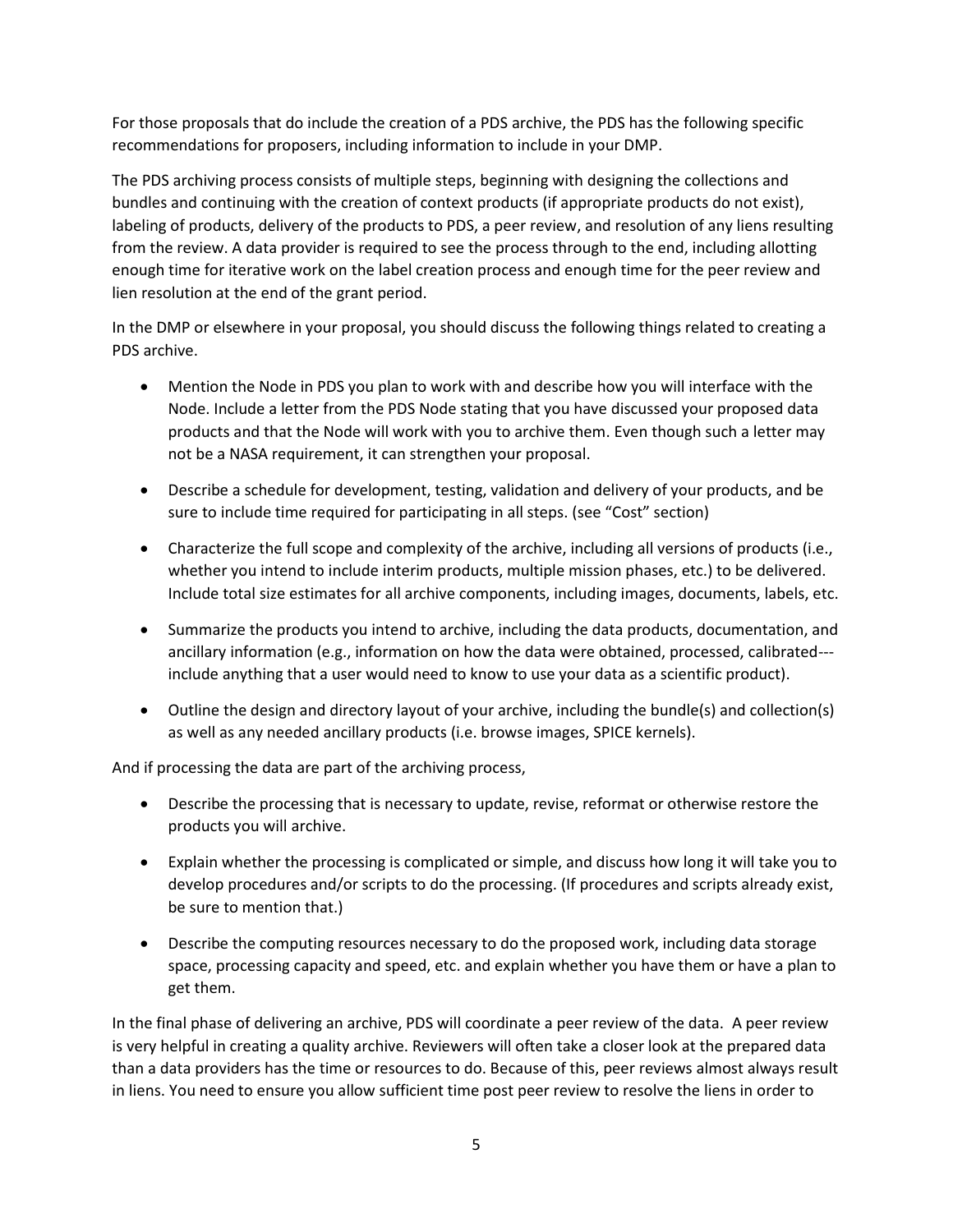pass the peer review. PDS archiving efforts require that all data submissions from data providers pass a peer review before being designated as Certified Data. Data is not consider archived until it is certified. Additionally, achieving certified status is important because Certified Data have the added benefit of being recognized for use in future proposal efforts across planetary science.

## <span id="page-5-0"></span>8 Estimating Effort and Cost to Create a PDS Archive

The task of creating an archive is shared between the proposer (PI) and PDS. In general the division of work is as follows:

What The PI does (using funds from the proposed effort):

- Produces data products in acceptable PDS format (currently PDS4).
- Produces PDS labels, which under PDS4 are XML files.
- Writes supporting documentation.
- Organizes data, labels, documentation, etc. into an archive package.
- Validates labels using PDS provided tools.
- Participates in peer review (often done via web, email and phone).
- Makes updates, as necessary, based on peer review recommendations.
- Delivers final package to PDS.

What the PDS Node does (using PDS funds):

- Provides advice on PDS standards and requirements.
- Helps in designing PDS labels, if needed.
- Helps create context products.
- Provides available PDS tools.
- Sets up and conducts a peer review.
- Accepts the final package and integrates the data into its archives, including making it available on the Node web site.

Our experience indicates that preparation of a simple archive, consisting of one bundle with multiple collections may take one person up to a 1 month of effort spread over the full duration of the project. You can't wait to end the project to begin the archiving process and expect to have certified data. Someone familiar with PDS standards and archiving procedures would likely take the least amount of effort to create an archive. More complex archives take proportionally more time and effort. The time spent on creating a PDS archive is spread across the development, testing, validation, delivery of your products, peer review and lien resolution. In general, for archives created by an individual, more time is spent on development than the other phases. In the development phase the design and details of the data and the labels is set along with how the data will be organized into collections and bundles. For the testing and validation phase, PDS provides tools to make this task easier (see https://pds.nasa.gov/pds4/software/index.shtml).

While preparing an archive you should:

 Expect to communicate often and to iterate with a PDS Node on archive design and product formats, labels, etc.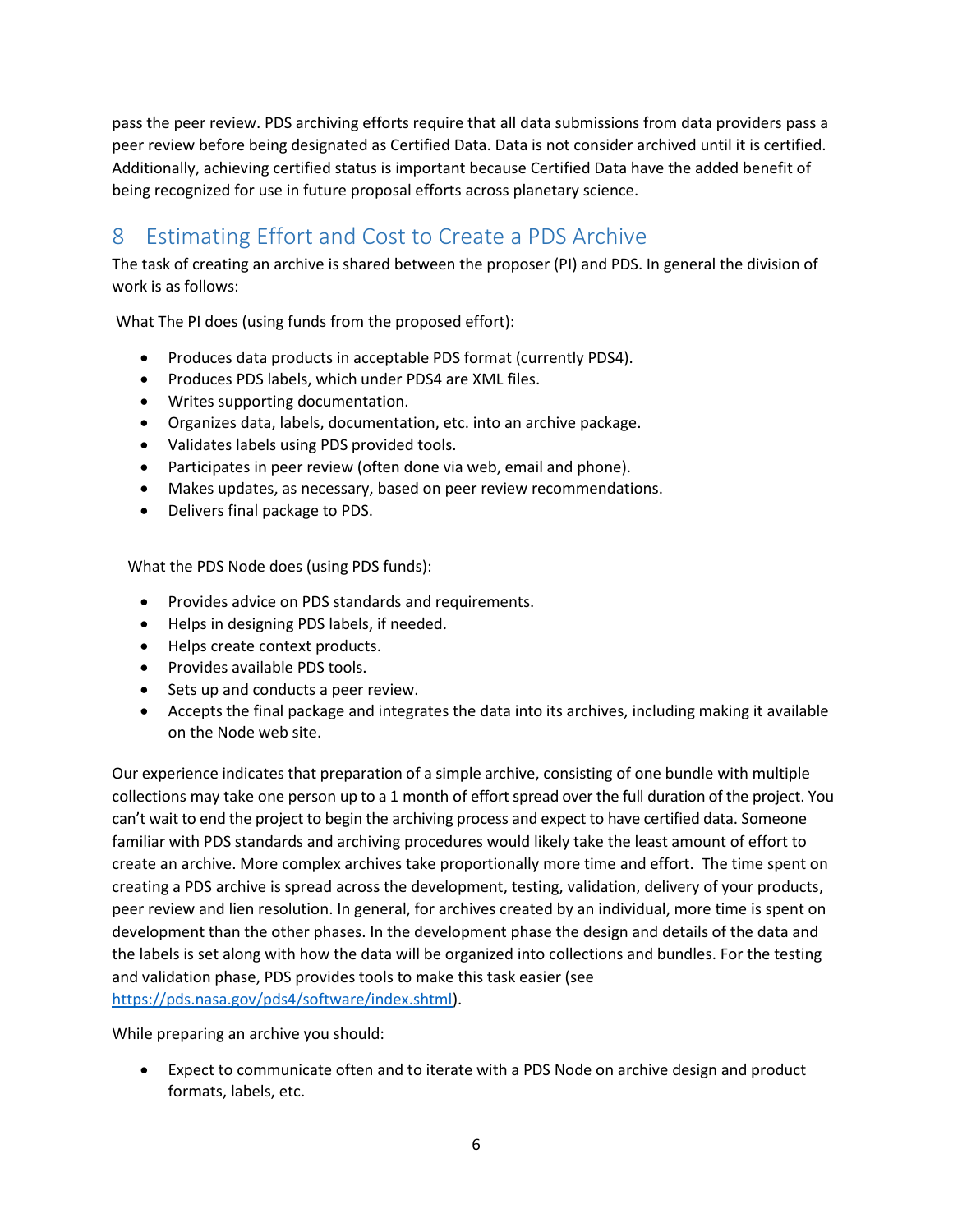- Expect to validate your archive (PDS-supplied software exists to do this)
- Be prepared to provide sample data for and to participate in a peer review of your archive, with the support of PDS Node personnel
- Be prepared to follow the archiving process through to the end in partnership with a PDS Node, and to commit to resolving any liens noted during peer review

Note that if you intend to submit new (possibly higher-order) products or reprocessed data already in the PDS, you will need to do some additional tasks to ensure your new products will be PDS4 compliant. For example, some of the linking documents and mission documentation from a PDS3 dataset might require migration into a PDS4 document collection under the original mission. A PDS Node will do most of the work related to the creation of PDS4 linkages that your project may require, but the PDS Node does need to know that this work is needed so that the proposed archive submission can be completed on schedule.

## <span id="page-6-0"></span>9 Additional Information

We understand that not all data providers have strong backgrounds in XML or PDS organization. While this guide reflects the information found in a variety of PDS documents and specifications you may want to look at these additional resources for more details and suggestions:

- Small Bodies Node PDS4 Wiki [\(http://sbndev.astro.umd.edu/wiki/SBN\\_PDS4\\_Wiki\)](http://sbndev.astro.umd.edu/wiki/SBN_PDS4_Wiki)
- PDS4 Concepts Documents (https://pds.nasa.gov/datastandards/documents/)
- PDS4 Standards Reference (https://pds.nasa.gov/datastandards/documents/)
- PDS4 Information Model Specification (https://pds.nasa.gov/datastandards/documents/)

For writing a Data Management Plan you may want to look at these resources:

- Small Bodies Node Data Management Plan Tips [\(http://sbndev.astro.umd.edu/wiki/ROSES\\_Data\\_Managment\\_Plan\\_Tips\)](http://sbndev.astro.umd.edu/wiki/ROSES_Data_Managment_Plan_Tips)
- Imaging Node's Draft Archive Plan for a NASA Research Proposal [\(http://pds-imaging.jpl.nasa.gov/help/Draft\\_ArchivePlan\\_research\\_proposal\\_6-25-](http://pds-imaging.jpl.nasa.gov/help/Draft_ArchivePlan_research_proposal_6-25-15_cei_skl_lg.pdf) 15 cei skl lg.pdf)
- Atmospheres Node's How-to Guide for Archiving Derived Data [\(http://pds](http://pds-atmospheres.nmsu.edu/Derived_Data_LPSC2016_Brochure.pdf)[atmospheres.nmsu.edu/Derived\\_Data\\_LPSC2016\\_Brochure.pdf\)](http://pds-atmospheres.nmsu.edu/Derived_Data_LPSC2016_Brochure.pdf)
- NASA's Frequently Asked Questions (FAQ) page on Data Management Plans [\(https://nspires.nasaprs.com/external/viewrepositorydocument/cmdocumentid=499685/solicit](https://nspires.nasaprs.com/external/viewrepositorydocument/cmdocumentid=499685/solicitationId=%7B96D0CCC2-2EF8-D528-B203-4269C960B788%7D/viewSolicitationDocument=1/PSDDMPFAQ030116.pdf) [ationId=%7B96D0CCC2-2EF8-D528-B203-](https://nspires.nasaprs.com/external/viewrepositorydocument/cmdocumentid=499685/solicitationId=%7B96D0CCC2-2EF8-D528-B203-4269C960B788%7D/viewSolicitationDocument=1/PSDDMPFAQ030116.pdf) [4269C960B788%7D/viewSolicitationDocument=1/PSDDMPFAQ030116.pdf\)](https://nspires.nasaprs.com/external/viewrepositorydocument/cmdocumentid=499685/solicitationId=%7B96D0CCC2-2EF8-D528-B203-4269C960B788%7D/viewSolicitationDocument=1/PSDDMPFAQ030116.pdf)

And remember, PDS staff are available to help you find the information you need to ensure PDS4 compliance and successful archiving with PDS. If you have any questions, contact a PDS Node representative.

Tools and other resources

• PDS4 Software (https://pds.nasa.gov/tools/about/)